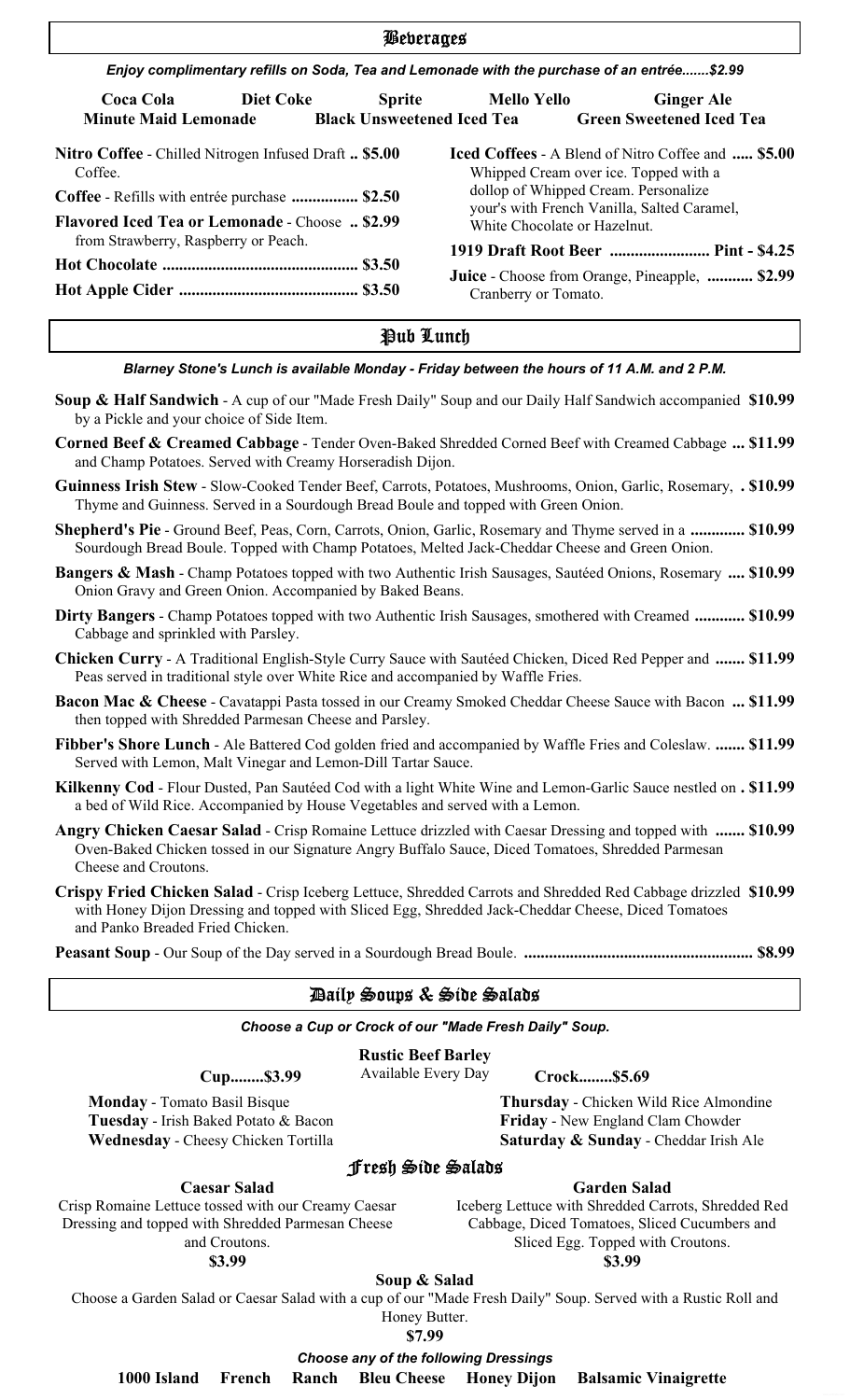# Blarney Stone Pub

**Serving Full Menu from 11:00 A.M. until 11:00 P.M. Appetizers & Irish Sweets available until Midnight**

# Appetizers

# *HH denotes Appetizer Pricing during Happy Hours. Generous portions and plenty to share.*

**Irish Nachos** - Waffle Fries .... \$15.99....HH \$12.99 topped with Seasoned Beef or Chicken, Melted Jack-Cheddar Cheese, Tomatoes, Jalapenos and Green Onion. Served with Dublin Dip and Salsa.

### **Add Spicy Black Beans......\$1.69**

**\*Salmon Lox** - Citrus Cured **... \$15.99....HH \$12.99** Salmon, Lightly Toasted Focaccia, Sliced Tomatoes and our Signature Roasted Garlic, Spinach & Artichoke Dip.

**Drunkin Spicy Shrimp** - **..... \$15.99....HH \$12.99** Succulent Shrimp sautéed with White Wine and Cajun Spice. Served with Lemon and a Rustic Roll.

**Wings O'Malley** - Crispy **...... \$14.99....HH \$12.99** Fried, Juicy Bone-In Chicken Wings or Breaded Boneless Chicken tossed in your choice of Asian, Dragon BBQ, Angry Buffalo or Kilt Lifter Habañero Sauce. Served with Celery and Ranch or Bleu Cheese Dressing.

**Traditional Pub Nachos** - **... \$14.99....HH \$12.99** Tortilla Chips, Seasoned Beef or Chicken and Melted Jack-Cheddar Cheese topped with Shredded Lettuce, Black Olives, Diced Tomatoes and Pickled Jalapenos. Served with Sour Cream and Salsa.

**Ale Battered Onion Rings** - **.... \$9.99....HH \$7.99** Beer Battered, Thick Cut Onion Rings fried golden brown. Served with Dublin Dip.

**Pickled Egg** - Pickled with Spicy Peppers, Dill **\$1.75** & Garlic.....Not your average Pickled Egg!

**.... \$15.99....HH \$12.99 Irish Egg Rolls** - Three Hand **. \$14.99....HH \$12.99** Rolled, Crispy Fried Egg Rolls with Corned Beef, Cabbage, Carrots, Green Onion, Sauerkraut and Swiss Cheese. Served with

Sriracha 1000 Island and Asian Sauce.

Creamy Roasted Garlic, Spinach & Artichoke Dip served chilled in a Bread Boule and topped with Diced Tomatoes and Parmesan Cheese. Accompanied by Tortilla Chips and Salsa. **Emerald Island Dip - Our ..... \$13.99....HH \$10.99** 

### **Mussels Malone** - Succulent **.. \$15.99....HH \$12.99** Mussels Sautéed with Garlic, Onions, Tomatoes, Thyme and White Wine. Sprinkled with Parmesan Cheese and served with Lemon and a Rustic Roll.

**Ale Battered Cheese Sticks** - **.. \$7.99....HH \$5.99** Beer Battered Mozzarella, Golden Fried and served with Marinara Sauce.

**Spicy Chicken Lettuce ......... \$15.99....HH \$12.99**

**Boats** - Pan Sautéed Chicken, Broccoli, Carrots, Squash, Zucchini, Red Pepper and Cabbage tossed with our Asian Sauce. Garnished with Sliced Almonds, Fried Rice Noodles and Green Onion. Served with Romaine Hearts.

**Pound O' Fries** - Sweet Potato . \$12.99....HH \$9.99<br>Add Spicy Black Beans......\$1.69<br>and Waffle Fries served with our Signature and Waffle Fries served with our Signature Dublin Dip.

> **Pound O' Sheamus Fries** - **.... \$12.99....HH \$9.99** Waffle Fries topped with our Rosemary Onion Gravy, Sour Cream and Green Onions.

*\*Consuming raw or undercooked seafood may increase your risk of foodborne illness.*

# Entrée Salads & Wraps

*Ask your server to...."Wrap It Up!" All Salads can be wrapped in a Flour Tortilla and served with your choice of one side. Add a Cup of Soup or Side Salad for \$2.99.*

- **Strawberry Pecan Salad** Crisp Romaine Lettuce and Spring Greens topped with Fresh Strawberries, **......... \$15.99** Candied Pecans, Bleu Cheese Crumbles, Diced Red Onion and a Juicy 7 oz. Chicken Breast. Drizzled with Poppy Seed Dressing.
- **Angry Chicken Caesar Salad** Oven-Baked Chicken tossed with our Signature Angry Buffalo Sauce and **... \$13.99** nestled on Crisp Romaine Lettuce drizzled with Caesar Dressing. Topped with Diced Tomatoes, Shredded Parmesan Cheese and Croutons.
- **Crispy Fried Chicken Salad** Crisp Iceberg Lettuce, Shredded Carrots and Shredded Red Cabbage drizzled **\$13.99** with Honey Dijon Dressing. Topped with Sliced Egg, Jack-Cheddar Cheese, Panko Breaded Chicken and Diced Tomatoes. Personalize your Chicken with any of the following sauces for an additional \$ .89.

# Asian Breaded Chicken **Angry Buffalo Breaded Chicken Dragon BBQ Breaded Chicken Kilt Lifter Habañero Breaded Chicken**

**Taco Salad** - Garden Lettuce Mix topped with Seasoned Beef or Chicken, Shredded Jack-Cheddar Cheese, **.... \$13.99** Pico de Gallo, Black Olives, Pickled Jalapenos and drizzled with Cilantro-Lime Sour Cream. Served with Tortilla Chips and Salsa.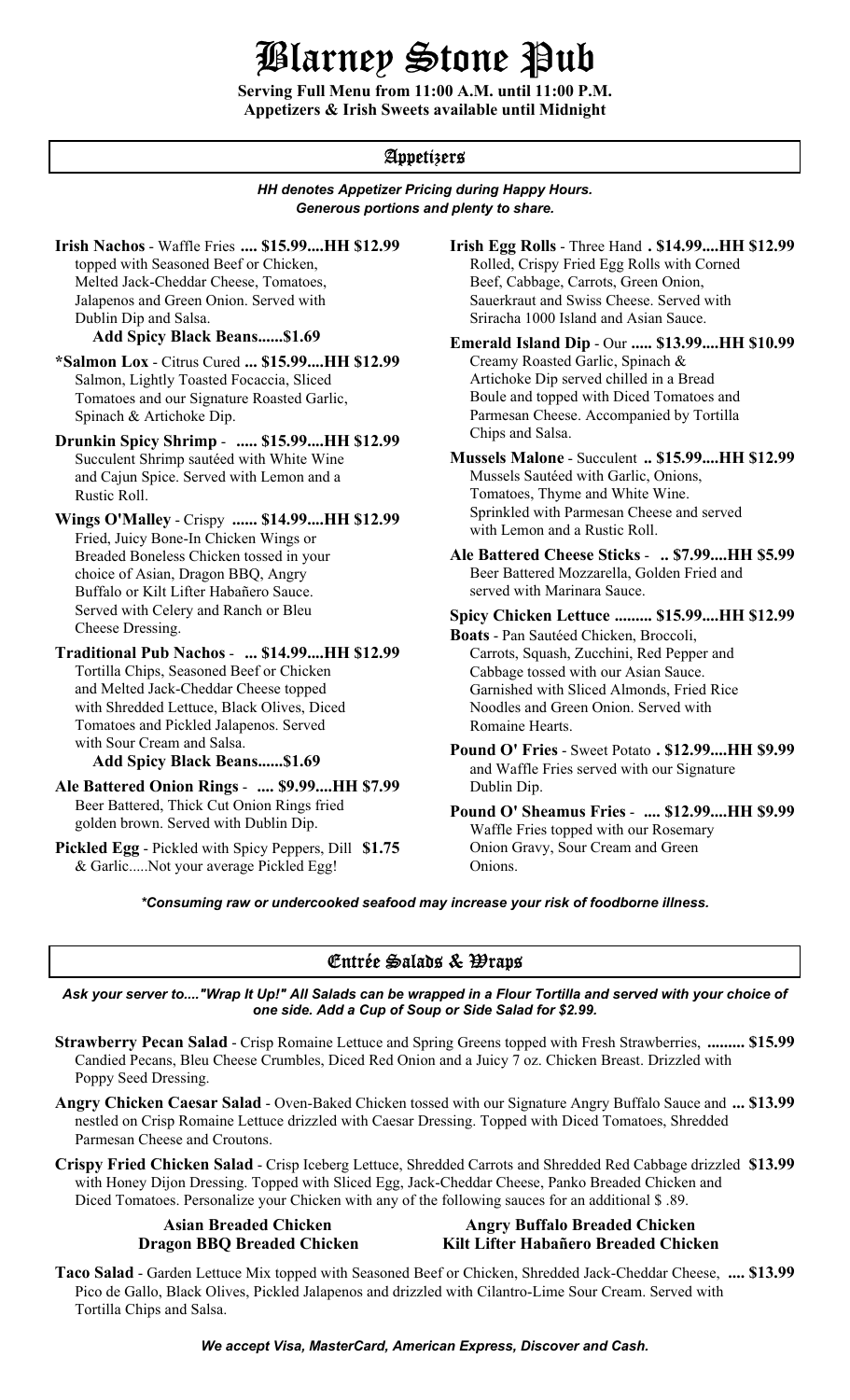# Pubwiches

#### *All Pubwiches are accompanied by a Pickle and your choice of one Side Item unless otherwise specified. Add a Cup of Soup or Side Salad for \$2.99.*

- **Reuben** Grilled Marble Rye Bread, Melted Swiss Cheese, Sauerkraut, Tender Oven-Baked Shredded Corned **\$14.99** Beef and 1000 Island Dressing.
- **Blarney Dip** Seasoned Tender Roast Beef on a Grilled Hoagie Bun with Garlic Aioli and topped with **.......... \$14.99** Melted Swiss Cheese. Served with Rosemary Onion Gravy.
- **Emerald Chicken** A Juicy 7 oz. Chicken Breast served on Lightly Toasted Focaccia. Topped with our **........ \$14.99** Signature Roasted Garlic, Spinach & Artichoke Dip, Melted Mozzarella Cheese and Shredded Parmesan Cheese.
- **Cuban** A Crispy Press-Grilled Hoagie with Beer Braised Pork Butt, Cured Ham, Melted Swiss Cheese, **........ \$14.99** Pickles and a generous amount of Mustard.
- **Fibber's Fish Sandwich** Golden Fried Ale Battered Cod served on a Bun with Lettuce and Tomato. **........... \$13.99** Accompanied by Waffle Fries and Coleslaw. Served with Lemon, Malt Vinegar and Lemon-Dill Tartar Sauce.
- **Kickin' Chicken** A Juicy 7 oz. Chicken Breast served on a Bun and topped with Melted Smoked Cheddar, **.. \$14.99** Caramelized Onions and our Signature Kilt Lifter Habañero Sauce.
- **\*Belfast Barnyard** Grilled Cottage Bacon topped with Melted American Cheese and your choice of Two **.... \$12.99** Over Easy or Hard Fried Eggs. Served on Toasted Sourdough Bread.
- **Smoked Sicilian** Smoked Ham, Pepperoni, Bacon and Melted Mozzarella Cheese on Lightly Toasted **.......... \$13.99** Focaccia with Spring Lettuce, Sliced Tomatoes, Balsamic Vinaigrette, Black Olives and Shredded Parmesan Cheese. Served with Marinara.
- **California-Style Fish Tacos** Ale Battered Cod nestled on Two Flour Tortillas. Dressed with crisp, **............ \$13.99** thin-sliced Cabbage and Carrots, Pico de Gallo and Cilantro-Lime Sour Cream. Accompanied by Tortilla Chips, Salsa and Lime Wedges.
- **Florentine Veg** Our Signature Roasted Garlic, Spinach and Artichoke Dip, Sliced Cucumbers, Sliced **.......... \$11.99** Tomatoes and Spring Lettuce nestled on Lightly Toasted Focaccia. Topped with Mozzarella and Shredded Parmesan Cheese.

*\*Consuming raw or undercooked eggs may increase your risk of foodborne illness.*

# Burgers & Chicken

*Choose a 7 oz. Juicy Chicken Breast or 8 oz. Beef Patty with your favorite topping. Served on a Bun with a Pickle and your choice of one Side Item. Add a Cup of Soup or Side Salad for \$2.99.*

- **\*Classic Pub** Served with Lettuce and Tomato.
- **\*Hot Headed Irishman** Fresh Jalapenos, **... \$14.99** Bleu Cheese Dressing, Pepper Jack Cheese and Angry Buffalo Sauce.
- **\*Smokie O'Leary** Smoked Cheddar, Bacon and Dragon BBQ Sauce.
- **\*Rosemary O'Reilly** Swiss Cheese and **..... \$14.99** Grilled Onions. Served with Rosemary Onion Gravy.
- **......... \$12.99 \*Dirty Bird** Smoked Cheddar, Spicy Black **. \$14.99** Beans, Sour Cream and your choice of an Over Easy or Hard Fried Egg.
	- **\*Ultimate Cheese** American, Mozzarella **.... \$13.99** and Smoked Cheddar.
	- **\$14.99 \*Dubliner** Swiss Cheese and our Guinness **.. \$14.99** & Mushroom Peppercorn Sauce.
		- **\*Corker** Tender Corned Beef, Sauerkraut, **... \$16.99** Swiss Cheese and 1000 Island Dressing.

*\*Consuming raw or undercooked beef or eggs may increase your risk of foodborne illness.*

# Sides

*Choice of sides included with an Entrée at no charge are........Coleslaw, Champ Potatoes, House Vegetables, Baked Beans, Waffle Fries, Wild Rice or Creamed Cabbage. Substitute Sweet Potato Fries, Loaded Champ Potatoes, Sheamus Fries, Ale Battered Onion Rings or Fresh Fruit for an additional \$.99.*

|  | Ale Battered Onion Rings  \$3.99 |  |
|--|----------------------------------|--|
|  |                                  |  |

| Ale Battered Onion Rings  \$3.99 |  |
|----------------------------------|--|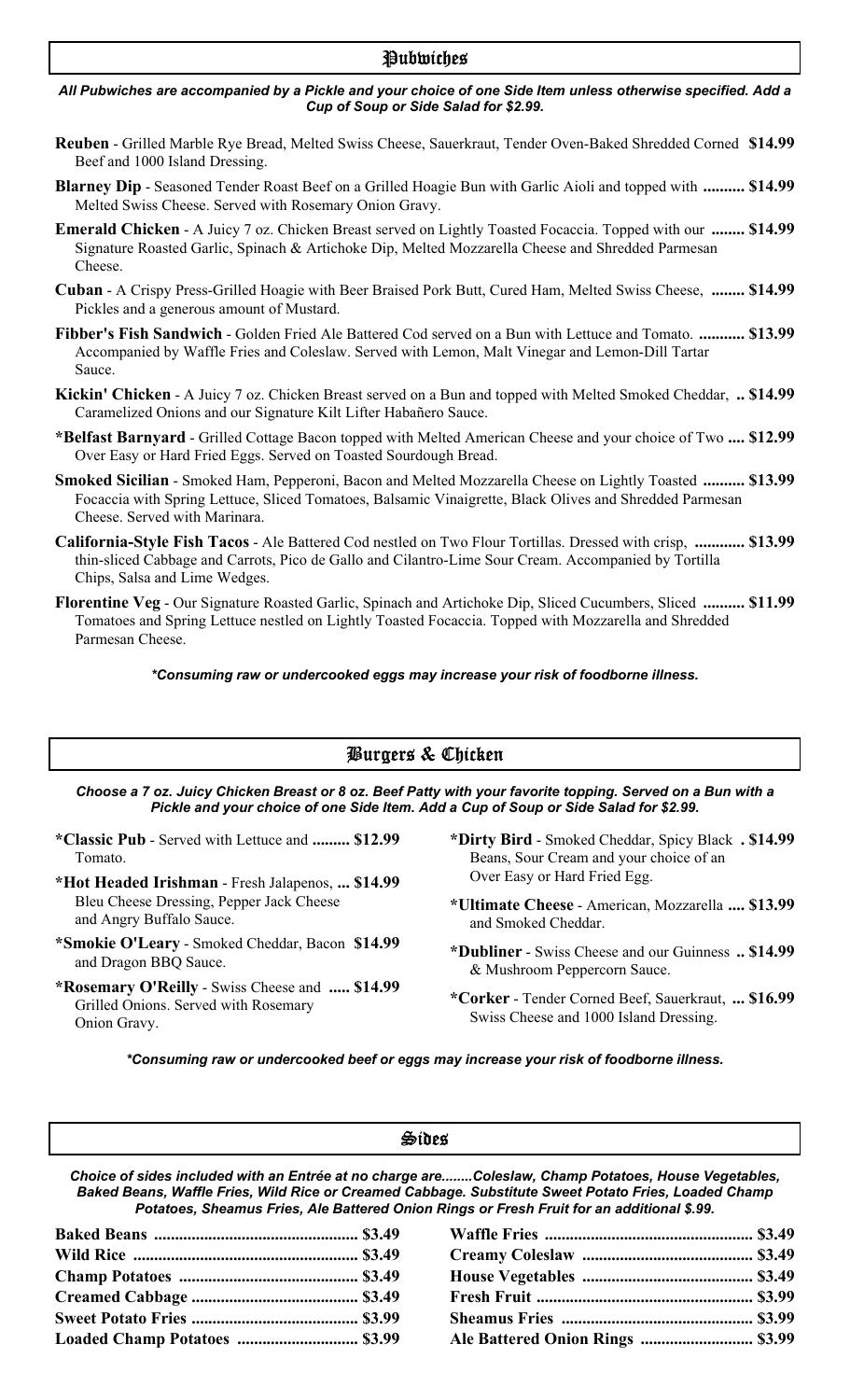# Pub Specialties

# *Add a Cup of Soup or Side Salad to an entrée for \$2.99*

- **Bangers & Mash** Champ Potatoes topped with four Authentic Irish Sausages, Sautéed Onions, Rosemary **... \$16.99** Onion Gravy and Green Onion. Accompanied by Baked Beans, a Rustic Roll and Honey Butter.
- **Dirty Bangers** Champ Potatoes topped with four Authentic Irish Sausages, Smothered with Creamed **........... \$16.99** Cabbage and sprinkled with Parsley. Accompanied by a Rustic Roll and Honey Butter.
- **Guinness Irish Stew** Slow-Cooked Tender Beef, Carrots, Potatoes, Mushrooms, Onions, Garlic, Thyme, **.... \$16.99** Rosemary and Guinness are the base for this true comfort food. Served with a Rustic Roll and Honey Butter.
- **Shepherd's Pie** Ground Beef, Peas, Corn, Carrots, Onion, Garlic, Rosemary and Thyme topped with Champ **\$16.99** Potatoes, Melted Jack-Cheddar Cheese and Green Onion. Served with a Rustic Roll and Honey Butter.
- **Corned Beef & Creamed Cabbage** Tender Oven-Baked Shredded Corned Beef with Creamed Cabbage **... \$18.99** and Champ Potatoes. Served with Creamy Horseradish Dijon, a Rustic Roll and Honey Butter.
- **Kilkenny Cod** Flour Dusted Pan Sautéed Cod nestled on a bed of Wild Rice and topped with a light White **.. \$16.99** Wine and Lemon-Garlic Sauce. Accompanied by House Vegetables and served with a Lemon.
- **Fibber Flanagan's Fish & Chips** Ale Battered Cod golden fried and accompanied by Waffle Fries and **..... \$16.99** Coleslaw. Served with Lemon, Malt Vinegar and Lemon-Dill Tartar Sauce.
- **English-Style Curry** A Traditional English-Style Curry Sauce with Diced Red Pepper and Peas served over White Rice and accompanied by Waffle Fries. Choose from Vegetable, Chicken or Shrimp.  **Vegetable Curry....\$13.99 Chicken Curry....\$15.99 Shrimp Curry....\$17.99**
- **Pub Mac & Cheese** Cavatappi Pasta tossed in a Creamy Smoked Cheddar Cheese Sauce then topped with **.. \$11.99** Shredded Parmesan Cheese and Parsley. Personalize it by adding any of the following items....

 **Angry Buffalo Breaded Chicken....\$4.99 Bacon....\$2.99 Dragon BBQ Breaded Chicken....\$4.99 Sautéed Chicken...\$3.99 Kilt Lifter Habañero Breaded Chicken...\$4.99 Sautéed Shrimp...\$5.99**

- **Steak Stroganoff** Sautéed Tender Sirloin and Mushrooms with Cavatappi Pasta tossed in a creamy sauce of **\$18.99** Rosemary Onion Gravy, Sour Cream and Marsala. Topped with a dollop of Sour Cream.
- **\*Lemon-Dill Salmon** An 8 oz. Atlantic Salmon Filet nestled on a bed of Wild Rice and topped with **........... \$19.99** Lemon-Dill Sauce. Accompanied by House Vegetables and served with a Lemon.
- **\*Black & Tan Sirloin** A 10 oz. Center Cut Sirloin prepared to your specification, nestled on Fried Onion **... \$21.99** Strings and topped with our Guinness Mushroom Peppercorn Sauce. Accompanied by House Vegetables, Champ Potatoes, a Rustic Roll and Honey Butter.
- **\*Rosemary & Garlic Sirloin** Rosemary, Honey, Garlic and Soy Sauce create the marinade for this **............ \$21.99** flavorful 10 oz. Center Cut Sirloin. Prepared to your specification, nestled on Fried Onion Strings and accompanied by House Vegetables, Champ Potatoes, a Rustic Roll and Honey Butter.
- **\*Lamb Sirloin** An 8 oz. Tender Lamb Sirloin pan sautéed to your specification, nestled on Champ Potatoes **. \$24.00** and topped with Marsala Demi Glaze. Accompanied by Creamed Cabbage, a Rustic Roll and Honey Butter.

#### *\*Consuming raw or undercooked beef, lamb or seafood may increase your risk of foodborne illness.*

#### Irish Sweets

- **Chocolate Irish Cream Cake** Chocolate Cake smothered with Caramel and Bailey's Irish Cream. Topped **... \$7.49** with Vanilla Bean Ice Cream, Whipped Cream, Toffee Bits and Chocolate Syrup.
- **Jameson Irish Bread Pudding** Cinnamon, Nutmeg and Vanilla create this Irish favorite. Deep Fried and **.... \$7.49** topped with Jameson Irish Whiskey Sauce. Served with Vanilla Bean Ice Cream. Irresistible!
- **Apple-Berry Tart** An Apple, Raspberry, Blueberry and Blackberry baked Tart drizzled with a **...................... \$7.49** Raspberry-Honey Sauce. Topped with Whipped Crean and served with Vanilla Bean Ice Cream.
- **Guinness Float** Vanilla Bean Ice Cream topped with Jameson Irish Whiskey Sauce, Hershey's Chocolate and **\$6.49** a float of Guinness Stout.
- **Root Beer Float** Vanilla Bean Ice Cream and 1919 Draft Root Beer topped with Whipped Cream and a **......... \$5.49** Cherry.

# Don't forget about our Weekly Specials!

**Wine Not Monday** - Half Priced Bottles of House Wine....All Day!

**Prime Tuesday** - Prime Rib \$29.99 starting at 5 pm & VIP Members receive an extra \$1.00 off their beer All Day! **Trash Can Wednesday** - All Flavors of Trash Cans \$6.00....5pm to Midnight!

**VIP (Very Irish Person) Thursdays** - VIP Members receive an extra \$1.00 off their beer All Day!

**ClawRita Friday** - All Flavors of ClawRitas \$6.00....5pm to Midnight!

- **Saturday & Sunday "Dinner In Dublin"** Receive a Bloody Mary, Mimosa or Screwdriver with purchase of a Breakfast Entrée....10am to 2pm!
- **Sensational Sunday** "Dinner In Dublin" 10am to 2pm, Happy Hours & VIP Members receive an extra \$1.00 off their beer All Day!